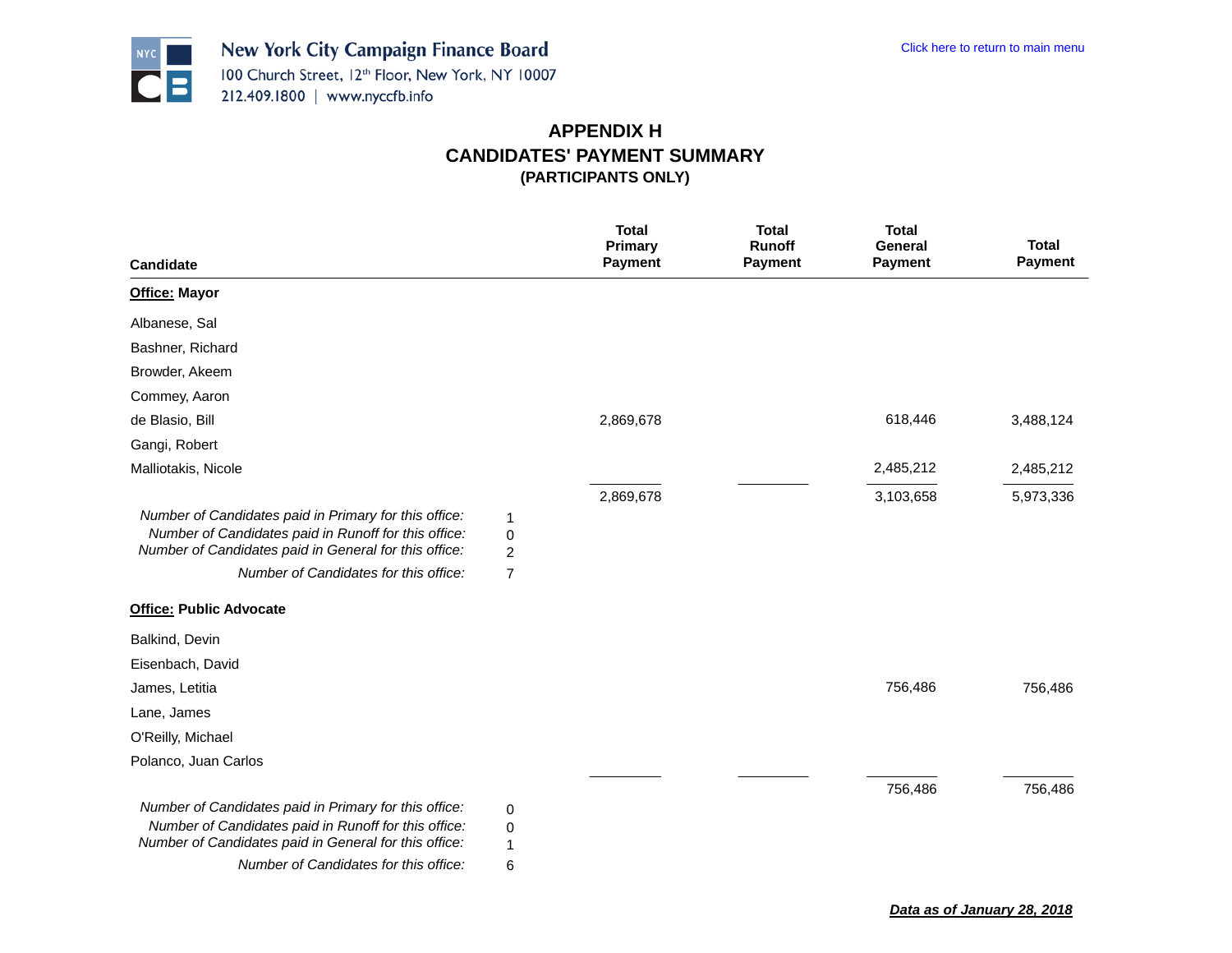

| <b>Candidate</b>                                                                                                                                                       |                                       |                               | <b>Total</b><br>Primary<br><b>Payment</b> | <b>Total</b><br><b>Runoff</b><br><b>Payment</b> | <b>Total</b><br>General<br><b>Payment</b> | <b>Total</b><br><b>Payment</b> |
|------------------------------------------------------------------------------------------------------------------------------------------------------------------------|---------------------------------------|-------------------------------|-------------------------------------------|-------------------------------------------------|-------------------------------------------|--------------------------------|
| <b>Office: Comptroller</b>                                                                                                                                             |                                       |                               |                                           |                                                 |                                           |                                |
| Faulkner, Michel                                                                                                                                                       |                                       |                               |                                           |                                                 |                                           |                                |
| Stringer, Scott                                                                                                                                                        |                                       |                               |                                           |                                                 |                                           |                                |
| Number of Candidates paid in Primary for this office:<br>Number of Candidates paid in Runoff for this office:<br>Number of Candidates paid in General for this office: | Number of Candidates for this office: | 0<br>0<br>0<br>$\overline{c}$ |                                           |                                                 |                                           |                                |
| <b>Office: Boro President</b>                                                                                                                                          |                                       |                               |                                           |                                                 |                                           |                                |
| Brewer, Gale                                                                                                                                                           | Borough: Manhattan                    |                               |                                           |                                                 | 209,334                                   | 209,334                        |
| Brown, Everly                                                                                                                                                          | Borough: Queens                       |                               |                                           |                                                 |                                           |                                |
| Bruno, Vito                                                                                                                                                            | Borough: Brooklyn                     |                               |                                           |                                                 |                                           |                                |
| Diaz Jr., Ruben                                                                                                                                                        | Borough: Bronx                        |                               | 215,737                                   |                                                 | 190,660                                   | 406,397                        |
| Katz, Melinda                                                                                                                                                          | Borough: Queens                       |                               |                                           |                                                 | 567,464                                   | 567,464                        |
| Kissel, Benjamin                                                                                                                                                       | Borough: Brooklyn                     |                               |                                           |                                                 |                                           |                                |
| Kregler, William                                                                                                                                                       | Borough: Queens                       |                               |                                           |                                                 |                                           |                                |
| Oddo, James                                                                                                                                                            | Borough: Staten Island                |                               |                                           |                                                 | 215,737                                   | 215,737                        |
| Price, Camella                                                                                                                                                         | Borough: Bronx                        |                               |                                           |                                                 |                                           |                                |
| Shcherbenko, Thomas                                                                                                                                                    | Borough: Staten Island                |                               |                                           |                                                 | 85,902                                    | 85,902                         |
| Waddell, Brian                                                                                                                                                         | Borough: Manhattan                    |                               |                                           |                                                 |                                           |                                |
| Number of Candidates paid in Primary for this office:<br>Number of Candidates paid in Runoff for this office:<br>Number of Candidates paid in General for this office: | Number of Candidates for this office: | 1<br>0<br>5<br>11             | 215,737                                   |                                                 | 1,269,097                                 | 1,484,834                      |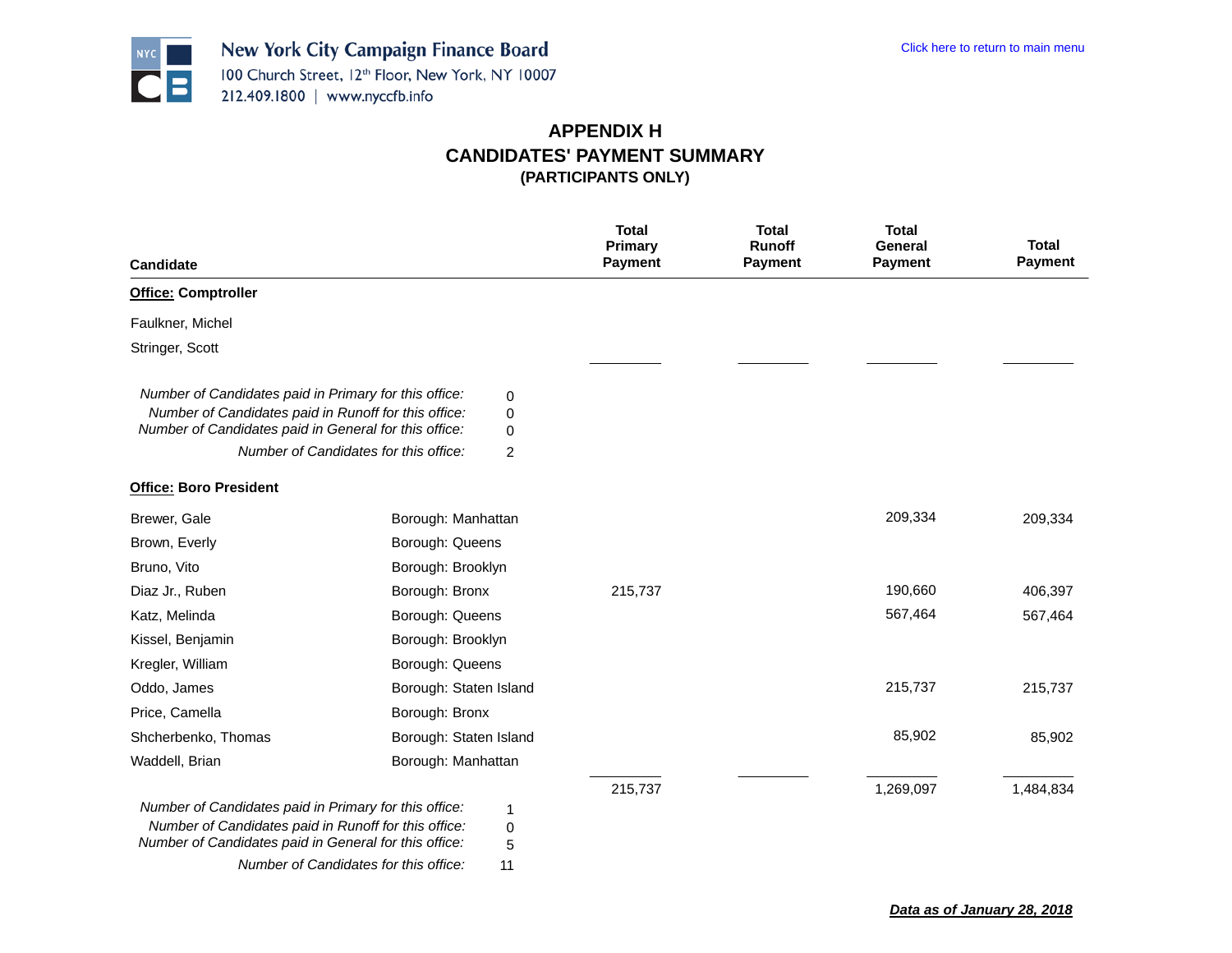*Data as of January 28, 2018*



|                             |              | <b>Total</b><br><b>Primary</b> | <b>Total</b><br><b>Runoff</b> | <b>Total</b><br>General | <b>Total</b> |
|-----------------------------|--------------|--------------------------------|-------------------------------|-------------------------|--------------|
| Candidate                   |              | <b>Payment</b>                 | <b>Payment</b>                | <b>Payment</b>          | Payment      |
| <b>Office: City Council</b> |              |                                |                               |                         |              |
| Abreu, Randy                | District: 14 | 100,100                        |                               | 12,390                  | 112,490      |
| Adams, Adrienne             | District: 28 | 88,932                         |                               | 46,560                  | 135,492      |
| Ampry-Samuel, Alicka        | District: 41 | 100,100                        |                               | 7,566                   | 107,666      |
| Antoine, Royston            | District: 41 |                                |                               |                         |              |
| Aronson, Vanessa            | District: 4  | 79,170                         |                               |                         | 79,170       |
| Ayala, Diana                | District: 8  | 100,100                        |                               | 25,025                  | 125,125      |
| Barron, Inez                | District: 42 | 60,420                         |                               | 870                     | 61,290       |
| Beltzer, Michael            | District: 18 | 71,500                         |                               | 14,142                  | 85,642       |
| Berkley, Jennifer           | District: 40 |                                |                               |                         |              |
| Bobilin, Patrick            | District: 5  |                                |                               |                         |              |
| Borelli, Joseph             | District: 51 |                                |                               | 100,100                 | 100,100      |
| Brannan, Justin             | District: 43 | 100,100                        |                               | 100,100                 | 200,200      |
| Brisport, Jabari            | District: 35 | 5,000                          |                               | 100,100                 | 105,100      |
| Butler, Henry               | District: 41 | 100,100                        |                               |                         | 100,100      |
| Cabrera, Fernando           | District: 14 | 16,490                         |                               | 18,330                  | 34,820       |
| Cancel, Jayson              | District: 15 |                                |                               |                         |              |
| Capano, Robert              | District: 43 | 88,890                         |                               |                         | 88,890       |
| Carroll, Kevin Peter        | District: 43 | 100,100                        |                               |                         | 100,100      |
| Castro, Maria               | District: 4  |                                |                               |                         |              |
| Cerini, John                | District: 13 |                                |                               | 100,100                 | 100,100      |
| Chin, Margaret              | District: 1  | 100,100                        |                               | 100,100                 | 200,200      |
| Chirico, Vincenzo           | District: 43 | 100,100                        |                               |                         | 100,100      |
| Cleare, Cordell             | District: 9  | 60,906                         |                               |                         | 60,906       |
| Concannon, Joseph           | District: 23 |                                |                               | 100,100                 | 100,100      |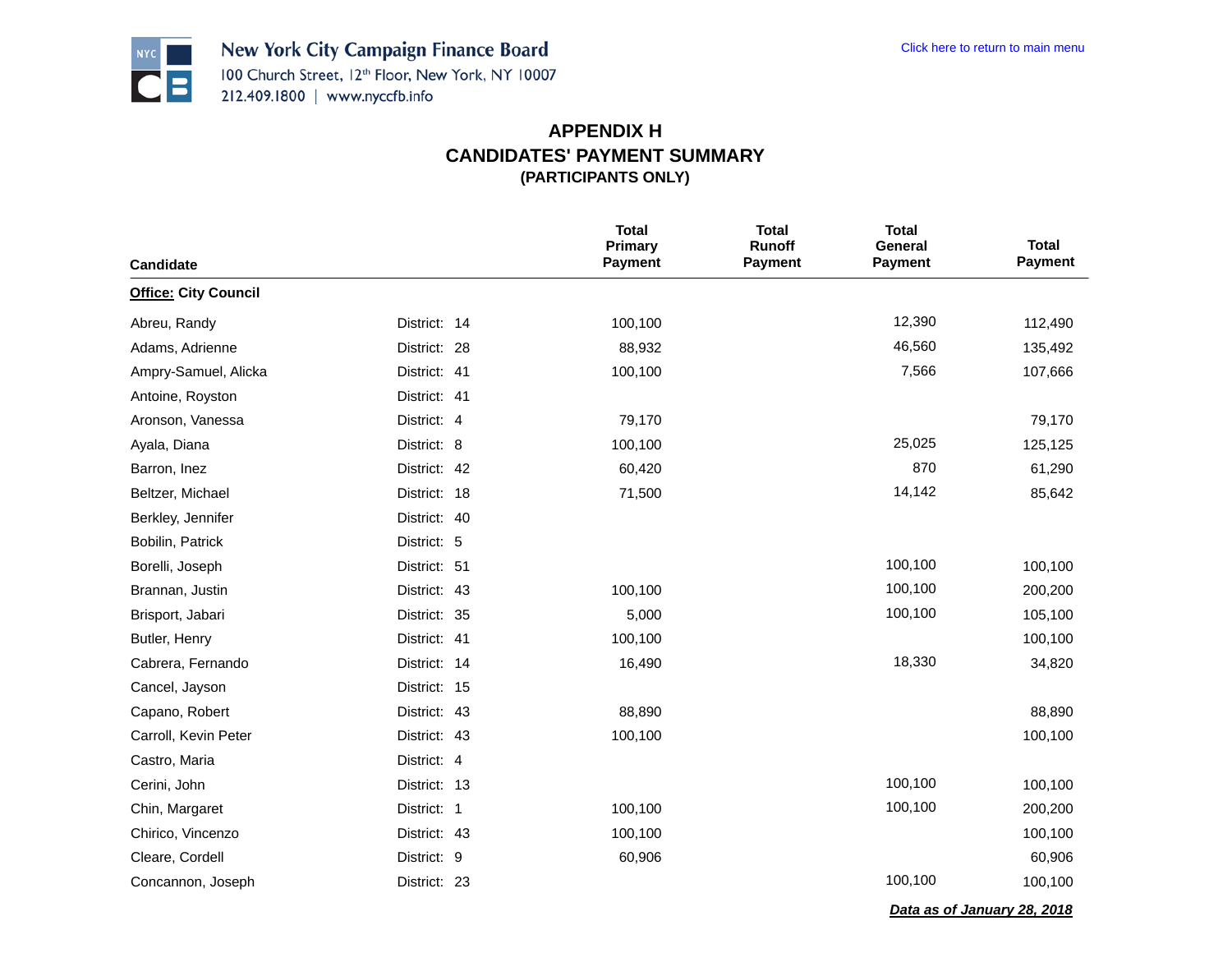

|                             |              | <b>Total</b><br>Primary | <b>Total</b><br>Runoff | <b>Total</b><br>General | <b>Total</b> |
|-----------------------------|--------------|-------------------------|------------------------|-------------------------|--------------|
| Candidate                   |              | Payment                 | Payment                | <b>Payment</b>          | Payment      |
| <b>Office: City Council</b> |              |                         |                        |                         |              |
| Constantinides, Costa       | District: 22 |                         |                        | 19,332                  | 19,332       |
| Cornegy, Jr., Robert        | District: 36 |                         |                        |                         |              |
| Cox, Leopold                | District: 41 |                         |                        |                         |              |
| Cumbo, Laurie               | District: 35 | 97,850                  |                        | 60,283                  | 158,133      |
| Cunningham, Brian-Christoph | District: 40 | 25,025                  |                        | 100,100                 | 125,125      |
| David, Richard              | District: 28 | 95,095                  |                        |                         | 95,095       |
| Delices, Patrick            | District: 17 |                         |                        |                         |              |
| Denaro, Raimondo            | District: 47 |                         |                        | 40,722                  | 40,722       |
| Deutsch, Chaim              | District: 48 | 24,100                  |                        | 99,850                  | 123,950      |
| Doyle, John                 | District: 13 | 100,100                 |                        |                         | 100,100      |
| El-Yateem, Khader           | District: 43 | 100,100                 |                        |                         | 100,100      |
| Eugene, Mathieu             | District: 40 |                         |                        | 100,100                 | 100,100      |
| Farias, Amanda              | District: 18 | 100,100                 |                        |                         | 100,100      |
| Filler, Marat               | District: 48 | 61,242                  |                        |                         | 61,242       |
| Florentino, Richard         | District: 50 |                         |                        |                         |              |
| Foldenauer, Aaron           | District: 1  |                         |                        | 85,308                  | 85,308       |
| Fox, Ede                    | District: 35 | 100,100                 |                        |                         | 100,100      |
| Francois, Frank             | District: 27 |                         |                        |                         |              |
| Garcia, Elvin               | District: 18 | 100,100                 |                        |                         | 100,100      |
| Garrity, Donald             | District: 2  |                         |                        |                         |              |
| Gibson, Vanessa             | District: 16 |                         |                        |                         |              |
| Gomez, Alex                 | District: 13 |                         |                        |                         |              |
| Gonzalez, Sara              | District: 38 | 87,180                  |                        |                         | 87,180       |
| Gooding, Pierre             | District: 9  |                         |                        |                         |              |

*Data as of January 28, 2018*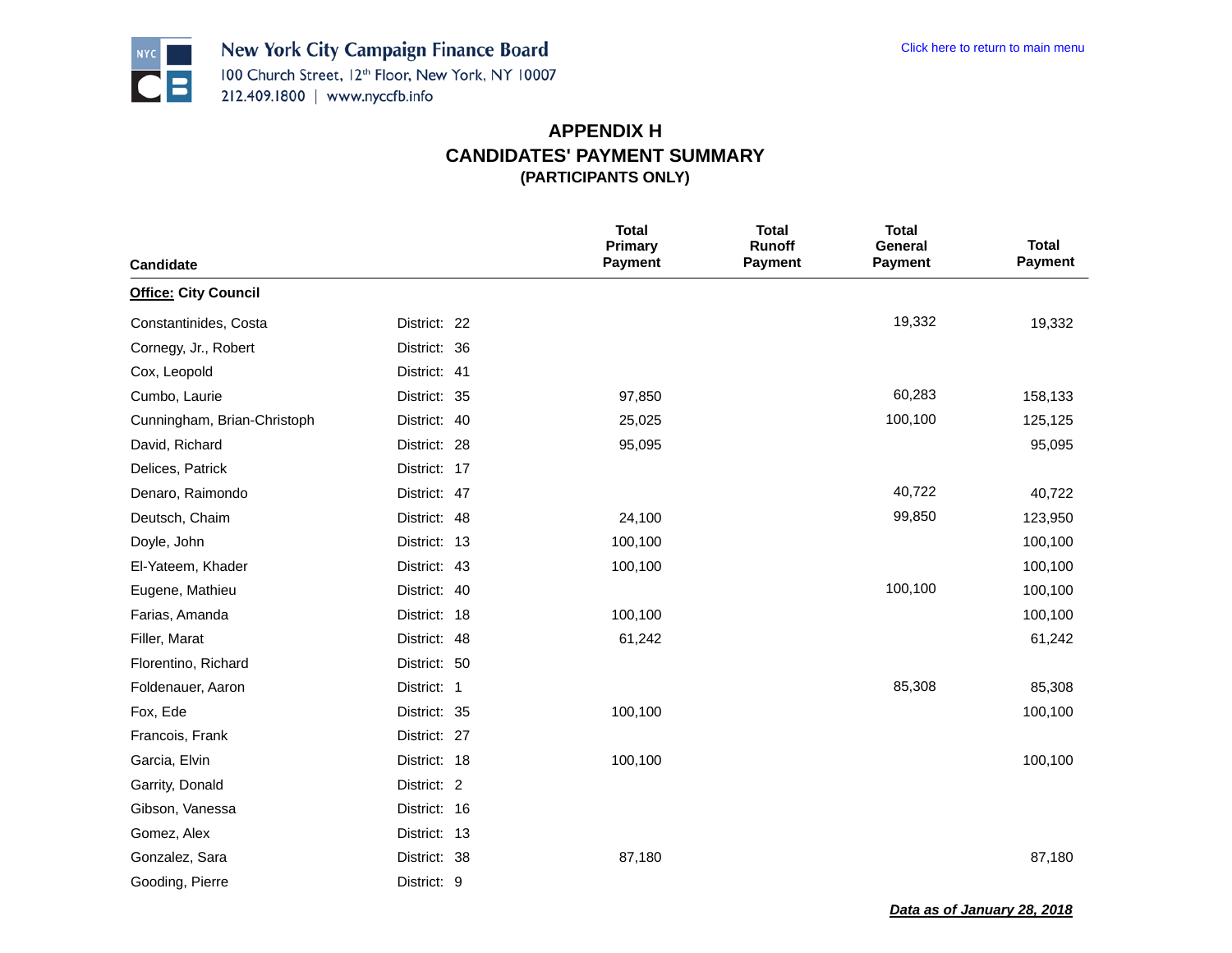

| Candidate                   |              | <b>Total</b><br>Primary<br>Payment | <b>Total</b><br>Runoff<br><b>Payment</b> | <b>Total</b><br>General<br>Payment | <b>Total</b><br>Payment |
|-----------------------------|--------------|------------------------------------|------------------------------------------|------------------------------------|-------------------------|
| <b>Office: City Council</b> |              |                                    |                                          |                                    |                         |
| Goodman, Cary               | District: 6  | 37,632                             |                                          |                                    | 37,632                  |
| Gordon, Karree-Lyn          | District: 12 |                                    |                                          |                                    |                         |
| Gray, Tyson-Lord            | District: 9  | 38,490                             |                                          | 27,282                             | 65,772                  |
| Graziano, Paul              | District: 19 | 100,100                            |                                          | 56,664                             | 156,764                 |
| Green, Rupert               | District: 27 |                                    |                                          | 35,430                             | 35,430                  |
| Hamilton-Johnson, Pamela    | District: 12 | 34,668                             |                                          |                                    | 34,668                  |
| Harary, Rebecca             | District: 4  |                                    |                                          | 100,100                            | 100,100                 |
| Hartman, Alec               | District: 4  |                                    |                                          |                                    |                         |
| Hines, Helen                | District: 17 | 38,130                             |                                          |                                    | 38,130                  |
| Holden, Robert              | District: 30 | 100,100                            |                                          | 100,100                            | 200,200                 |
| Holland, Marvin             | District: 9  | 53,910                             |                                          |                                    | 53,910                  |
| Honig, Rachel               | District: 4  | 100,100                            |                                          | 95,778                             | 195,878                 |
| Hormeku, Mawuli             | District: 42 |                                    |                                          |                                    |                         |
| Hulbert, Carmen             | District: 38 |                                    |                                          |                                    |                         |
| Hussein, Erin               | District: 2  |                                    |                                          |                                    |                         |
| Imperiale, Dashia           | District: 1  | 25,025                             |                                          |                                    | 25,025                  |
| Jeffcoat, Marvin            | District: 26 |                                    |                                          | 39,210                             | 39,210                  |
| Jordan, Victor              | District: 41 |                                    |                                          |                                    |                         |
| Kallos, Benjamin            | District: 5  | 25,025                             |                                          | 100,100                            | 125,125                 |
| King, Moreen                | District: 41 | 36,288                             |                                          |                                    | 36,288                  |
| Koslowitz, Karen            | District: 29 |                                    |                                          |                                    |                         |
| Levin, Stephen              | District: 33 |                                    |                                          |                                    |                         |
| Lopez-Pierre, Thomas        | District: 7  | 99,180                             |                                          |                                    | 99,180                  |
| Mack, Dianne                | District: 9  |                                    |                                          |                                    |                         |

*Data as of January 28, 2018*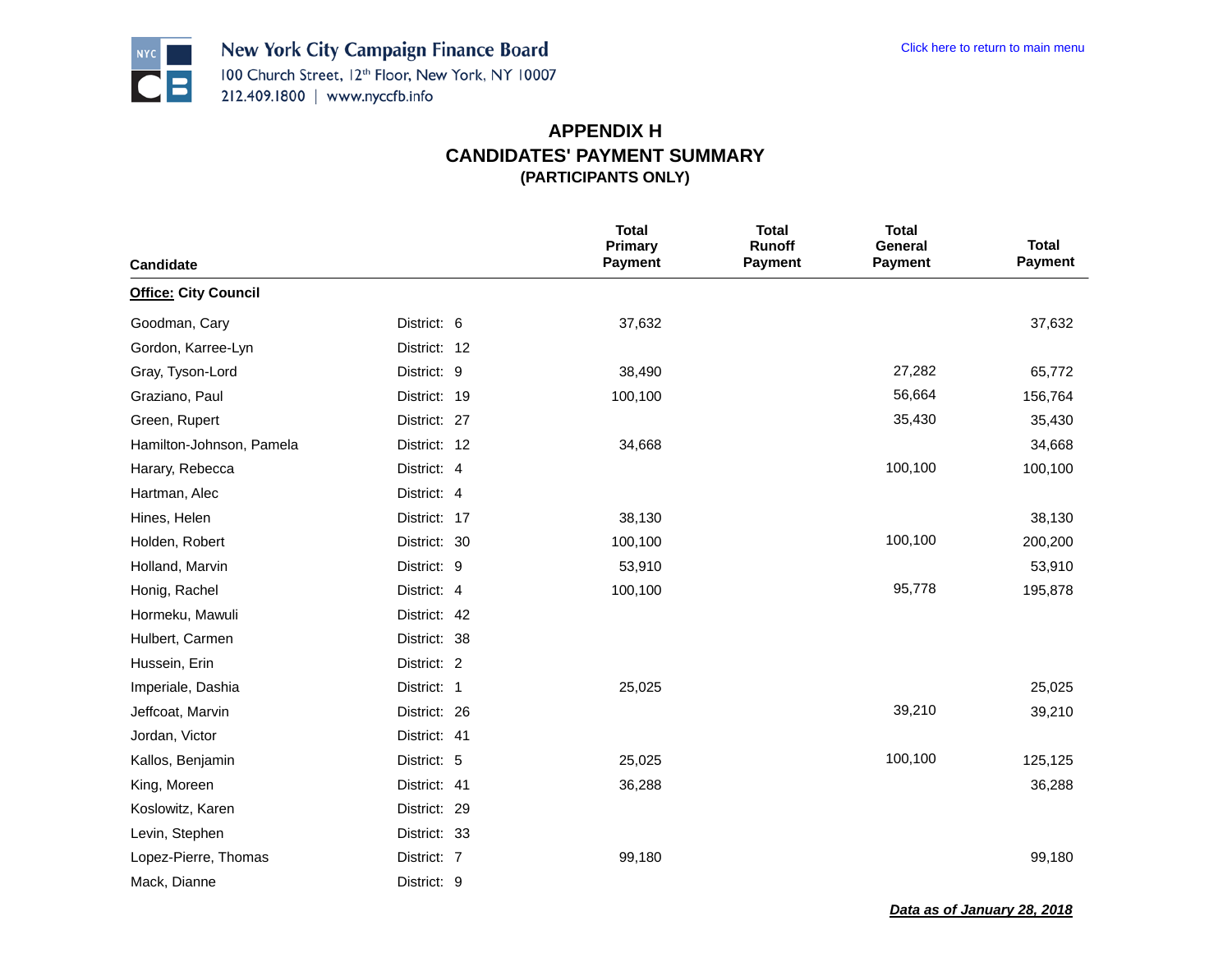

|                                   |              | <b>Total</b><br>Primary | <b>Total</b><br>Runoff | <b>Total</b><br>General | <b>Total</b>   |
|-----------------------------------|--------------|-------------------------|------------------------|-------------------------|----------------|
| Candidate                         |              | <b>Payment</b>          | Payment                | Payment                 | <b>Payment</b> |
| <b>Office: City Council</b>       |              |                         |                        |                         |                |
| Mailman, Jeffrey<br>District: 4   |              | 99,774                  |                        |                         | 99,774         |
| Maisel, Alan                      | District: 46 |                         |                        | 25,025                  | 25,025         |
| District: 8<br>Mapp, Tamika       |              |                         |                        |                         |                |
| District: 1<br>Marte, Christopher |              | 100,100                 |                        | 85,608                  | 185,708        |
| Martinez, Israel<br>District: 8   |              |                         |                        |                         |                |
| Matteo, Steven                    | District: 50 |                         |                        |                         |                |
| McCabe, Liam                      | District: 43 | 100,100                 |                        |                         | 100,100        |
| District: 2<br>McMillan, Jimmy    |              |                         |                        |                         |                |
| Menchaca, Carlos                  | District: 38 | 99,575                  |                        | 24,775                  | 124,350        |
| Miao, Chris                       | District: 38 |                         |                        |                         |                |
| Miller, I. Daneek                 | District: 27 | 100,100                 |                        | 16,308                  | 116,408        |
| Monserrate, Hiram                 | District: 21 | 100,100                 |                        |                         | 100,100        |
| Moore, William                    | District: 18 |                         |                        |                         |                |
| Mossop, Ivan                      | District: 28 |                         |                        |                         |                |
| Moya, Francisco                   | District: 21 | 100,100                 |                        |                         | 100,100        |
| Olivera, Deidre                   | District: 41 | 55,008                  |                        |                         | 55,008         |
| Ortiz, Felix                      | District: 38 | 100,100                 |                        |                         | 100,100        |
| Ortiz, Victor                     | District: 13 |                         |                        |                         |                |
| Parker, Christine                 | District: 35 |                         |                        |                         |                |
| Payne-Hanks, Kamillah             | District: 49 | 100,100                 |                        |                         | 100,100        |
| Penrose, Michael                  | District: 49 |                         |                        | 76,980                  | 76,980         |
| Perdomo, Felix                    | District: 14 | 74,214                  |                        |                         | 74,214         |
| Perez, Josue                      | District: 10 | 41,712                  |                        |                         | 41,712         |
| Perkins, Bill<br>District: 9      |              | 59,736                  |                        | 1,920                   | 61,656         |

*Data as of January 28, 2018*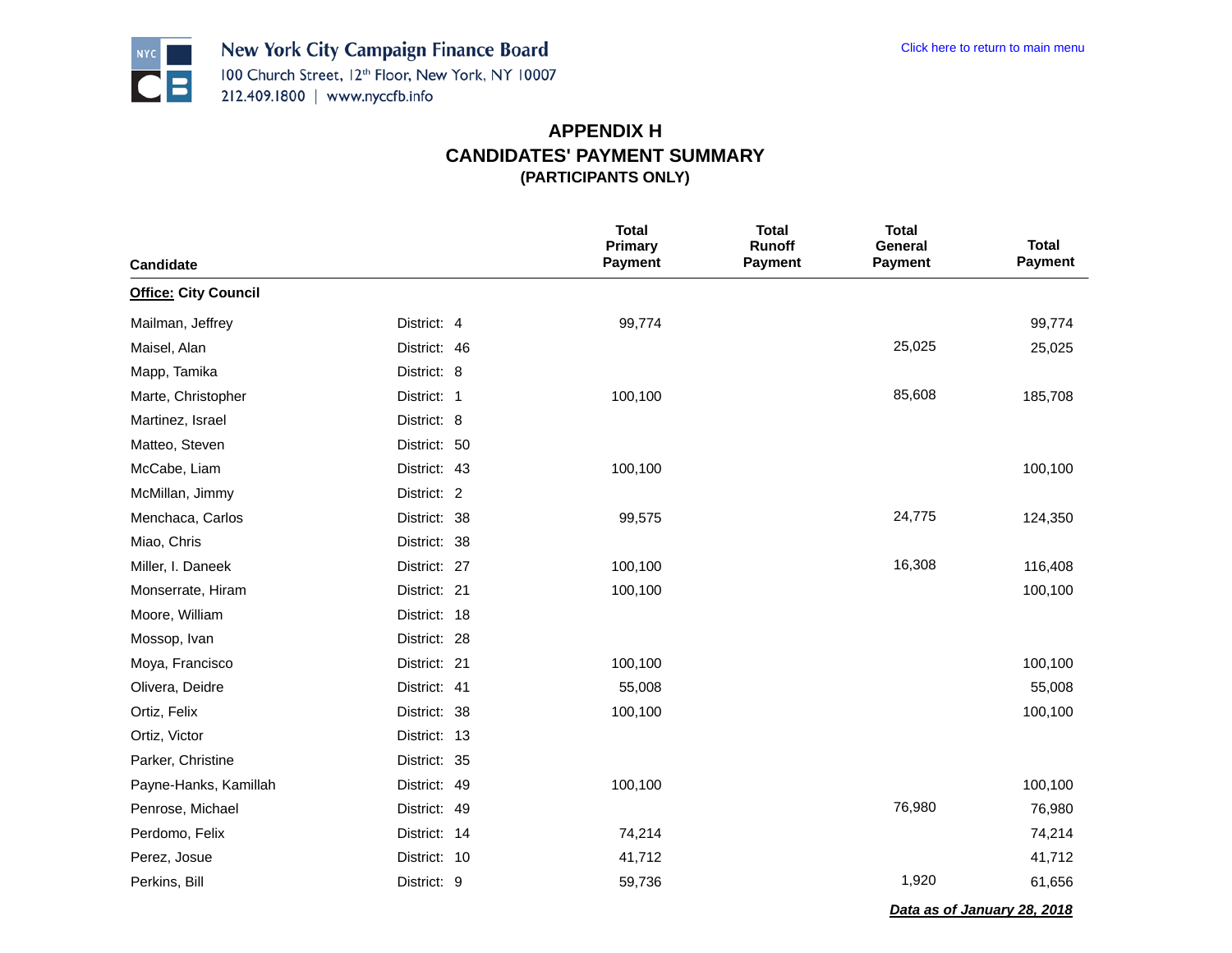

| Candidate                   |              | <b>Total</b><br><b>Primary</b><br><b>Payment</b> | <b>Total</b><br><b>Runoff</b><br><b>Payment</b> | <b>Total</b><br>General<br><b>Payment</b> | <b>Total</b><br>Payment     |
|-----------------------------|--------------|--------------------------------------------------|-------------------------------------------------|-------------------------------------------|-----------------------------|
| <b>Office: City Council</b> |              |                                                  |                                                 |                                           |                             |
| Powell, Hettie              | District: 28 | 100,100                                          |                                                 |                                           | 100,100                     |
| Powers, Keith               | District: 4  | 100,100                                          |                                                 | 100,100                                   | 200,200                     |
| Provost, Cory               | District: 41 | 100,100                                          |                                                 |                                           | 100,100                     |
| Quaglione, John             | District: 43 | 100,100                                          |                                                 | 100,100                                   | 200,200                     |
| Rahman, Mohammad            | District: 24 | 93,036                                           |                                                 | 8,070                                     | 101,106                     |
| Raudenbush, William         | District: 6  |                                                  |                                                 |                                           |                             |
| Raymond, Pia                | District: 40 | 94,392                                           |                                                 |                                           | 94,392                      |
| Reynoso, Antonio            | District: 34 | 96,133                                           |                                                 |                                           | 96,133                      |
| Richards, Donovan           | District: 31 |                                                  |                                                 |                                           |                             |
| Rivera, Carlina             | District: 2  | 98,592                                           |                                                 | 24,425                                    | 123,017                     |
| Rivers, Anthony             | District: 27 | 34,260                                           |                                                 |                                           | 34,260                      |
| Rodriguez, Robert           | District: 8  | 96,600                                           |                                                 |                                           | 96,600                      |
| Rodriguez, Ydanis           | District: 10 |                                                  |                                                 |                                           |                             |
| Rose, Deborah               | District: 49 | 100,100                                          |                                                 | 88,362                                    | 188,462                     |
| Rosenthal, Helen            | District: 6  | 100,100                                          |                                                 | 23,774                                    | 123,874                     |
| Royster Jr., Jack           | District: 9  |                                                  |                                                 |                                           |                             |
| Ruiz, William               | District: 32 | 25,025                                           |                                                 |                                           | 25,025                      |
| Sanchez, Jasmin             | District: 2  |                                                  |                                                 |                                           |                             |
| Sanchez, Justin             | District: 14 |                                                  |                                                 | 73,914                                    | 73,914                      |
| Santana, Elvis              | District: 17 |                                                  |                                                 |                                           |                             |
| Saperstein, Steven          | District: 48 |                                                  |                                                 | 100,100                                   | 100,100                     |
| Scala, Michael              | District: 32 | 41,406                                           |                                                 | 47,748                                    | 89,154                      |
| Schachter, Bessie           | District: 4  | 98,874                                           |                                                 |                                           | 98,874                      |
| Schwartz, Dylan             | District: 51 |                                                  |                                                 | 100,100                                   | 100,100                     |
|                             |              |                                                  |                                                 |                                           | Data as of January 28, 2018 |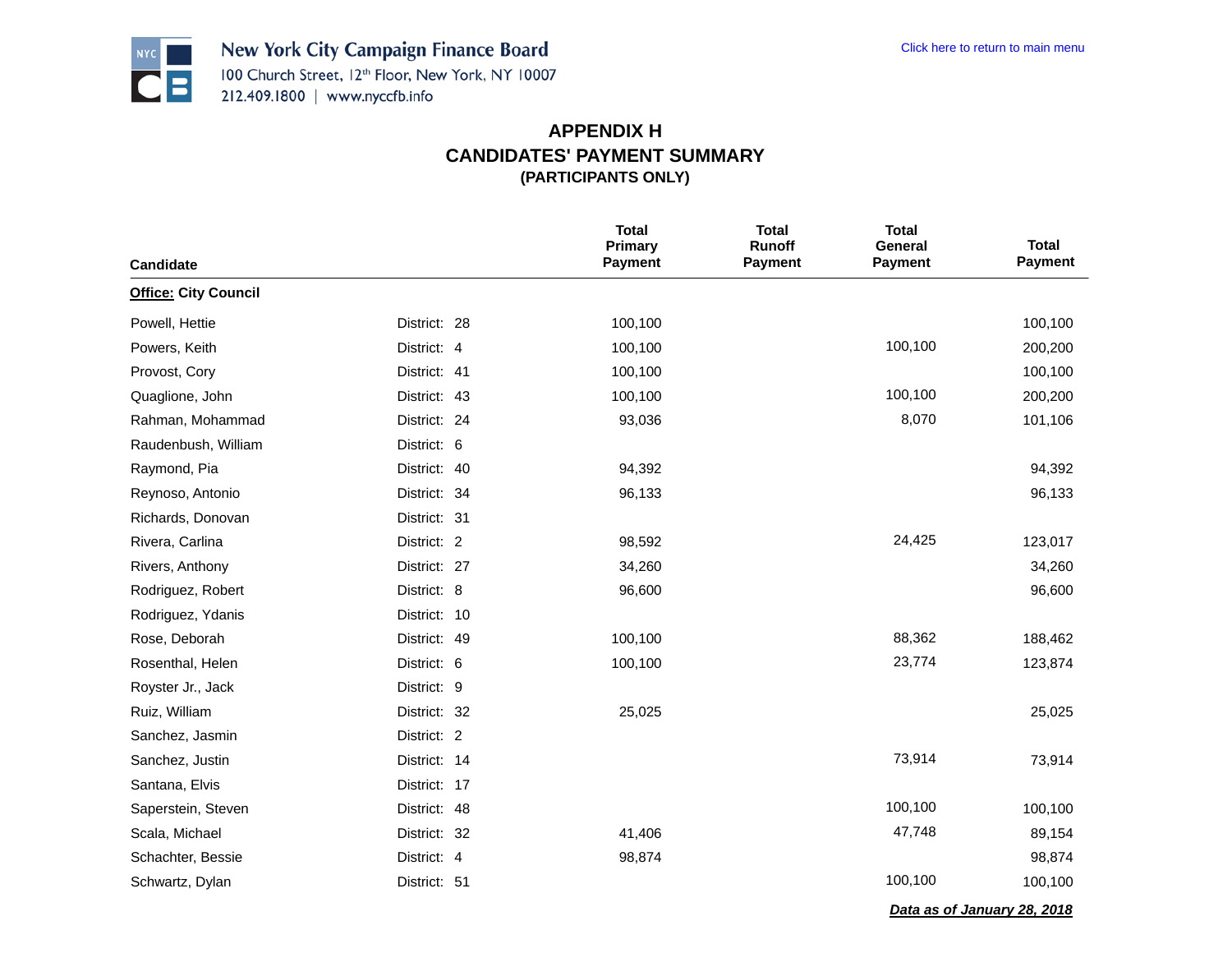

| <b>Candidate</b>            |              | <b>Total</b><br><b>Primary</b><br><b>Payment</b> | <b>Total</b><br><b>Runoff</b><br><b>Payment</b> | <b>Total</b><br>General<br><b>Payment</b> | <b>Total</b><br><b>Payment</b> |
|-----------------------------|--------------|--------------------------------------------------|-------------------------------------------------|-------------------------------------------|--------------------------------|
| <b>Office: City Council</b> |              |                                                  |                                                 |                                           |                                |
| Sementilli, Egidio          | District: 13 |                                                  |                                                 |                                           |                                |
| Sheikh, Helal               | District: 32 | 97,170                                           |                                                 |                                           | 97,170                         |
| Silver, Mary                | District: 2  | 100,100                                          |                                                 |                                           | 100,100                        |
| Smith, Persephone           | District: 37 |                                                  |                                                 |                                           |                                |
| Speranza, Martha            | District: 4  | 100,100                                          |                                                 |                                           | 100,100                        |
| Spruill, Marvin             | District: 9  |                                                  |                                                 |                                           |                                |
| Tan, Alison                 | District: 20 | 100,100                                          |                                                 |                                           | 100,100                        |
| Tong, Nancy                 | District: 43 | 100,100                                          |                                                 |                                           | 100,100                        |
| Torres, Ritchie             | District: 15 |                                                  |                                                 |                                           |                                |
| Torres, Tommy               | District: 34 | 94,368                                           |                                                 |                                           | 94,368                         |
| Treyger, Mark               | District: 47 |                                                  |                                                 | 99,850                                    | 99,850                         |
| Ulrich, Eric                | District: 32 |                                                  |                                                 | 98,500                                    | 98,500                         |
| Valdes, Delvis              | District: 38 | 89,076                                           |                                                 |                                           | 89,076                         |
| Vallone, Paul               | District: 19 | 100,100                                          |                                                 | 97,032                                    | 197,132                        |
| Vasquez, Jorge              | District: 2  | 86,160                                           |                                                 |                                           | 86,160                         |
| Velazquez, Marjorie         | District: 13 | 100,100                                          |                                                 | 71,898                                    | 171,998                        |
| Wymore, Mel                 | District: 6  | 100,100                                          |                                                 |                                           | 100,100                        |